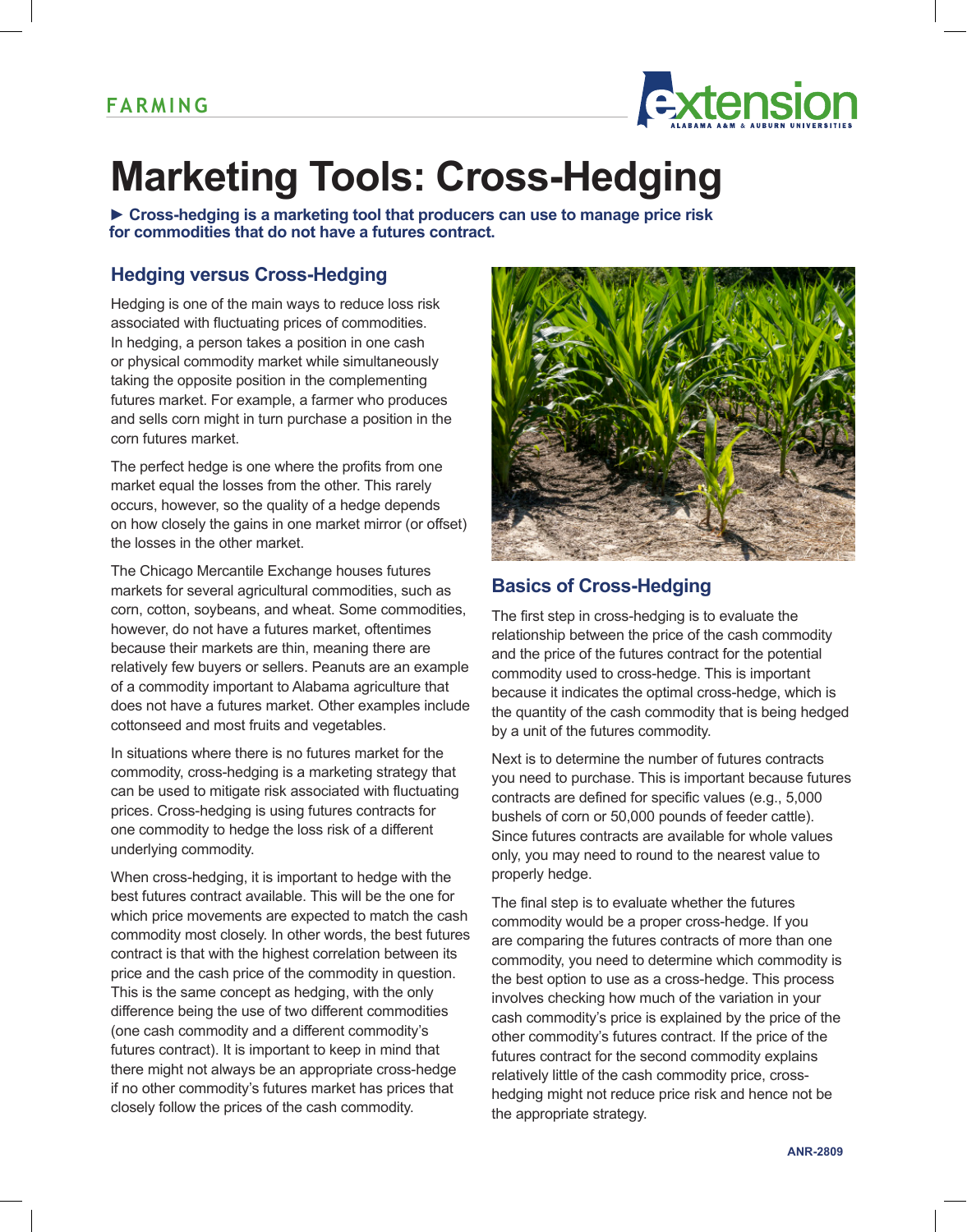## **Cross-Hedging Analysis Details**

One can use linear regression to evaluate whether a given cross-hedge might be a good strategy. To evaluate a cross-hedge, you need price data over time for the cash commodity. Prices of the futures contract for the nearest month at the same frequency as the cash commodity (i.e., daily, weekly, monthly) are also needed for any commodities of interest. While there is not a specified length of data required, a longer period consisting of at least thirty observations is preferred.

The steps to perform the analysis are as follows:

**1.** Use linear regression to determine the relationship between the cash and futures commodities. It is valid to use the change in prices over time (or first differences) as shown in the following equation:

#### *Change in Commodity A Cash Price = α + β × Change in Commodity B Futures Price + ε*

Note:  $α$  is the intercept of the regression line on the y axis; β is the slope of the regression line; and ε is the residual term. The results necessary for hedging are  $β$  and the r<sup>2</sup> of the equation. The r<sup>2</sup> represents the percentage of variation eliminated by the hedge and is used as a measure of hedging effectiveness. The β coefficient from the linear regression is known as the *optimal hedge ratio* and represents the quantity of cash commodity 'A' that is being hedged by one unit of our futures commodity 'B'. It is important to know what units are being used for the prices (e.g., dollars per bushel or cents per pound) because the quantity units will be the same as those used in the price data (e.g., bushels or pounds).

**2.** Knowing the *hedge ratio*, you can determine the quantity of futures contracts to hedge. To do this you must know how many commercial quantities of commodity A are equal to the commercial quantities of commodity B. To determine the amount of cash commodity that would be hedged by one futures contract, divide the futures contract size by the hedge ratio: *Futures Contract Size*

β

Since there are no fractional futures contracts, you may need to round to the nearest whole number to choose how many futures contracts to purchase.

**3.** Check whether the cross-hedge would potentially be a good strategy by evaluating the  $r^2$ . The higher  $r^2$ , the less risk will be involved in the hedge. Likewise, the lower the r<sup>2</sup>, the more risk will be involved, as less risk is eliminated from the hedge. An  $r^2$  value above 0.64 is generally considered a suitable level.

Extension specialists in farm and agribusiness management can provide guidance on this type of analysis.

## **Cross-Hedging Example: Peanuts**

This section follows the steps outlined above to evaluate the potential for cross-hedging peanuts with three of our largest crop commodities (wheat, corn, and soybeans) using data from 2017 to 2018. Note that prices for peanuts are measured in dollars per pound, and prices for all other commodities in dollars per bushel.

**1.** Results from our regressions for the three futures commodities on peanut cash prices are presented in the first two columns of table 1:

The optimal hedge ratio for peanuts and corn futures is 0.017008. This suggests that each pound of peanuts should be hedged with 0.017008 bushels of corn futures. Thus, purchasing a 5,000-bushel corn futures contract would hedge 293,987 pounds of peanuts.

For soybeans, the optimal hedge ratio is 0.009248. This means that each pound of peanuts should be hedged with 0.009248 bushels of soybean futures contracts, and a 5,000-bushel soybean futures contract would hedge 540,641 pounds of peanuts.

For wheat, the optimal hedge ratio is 0.009972. Therefore, each pound of peanuts should be hedged with 0.009972 bushels of wheat futures, and a 5,000-bushel wheat futures contract would hedge 501,405 pounds of peanuts.

Producers could decide the quantity of peanuts they want to hedge and divide by the above numbers to determine how many futures contracts to purchase. For example, a producer looking to hedge 500,000 pounds of peanuts would want to purchase two corn futures contracts, one soybean futures contract, or one wheat futures contract.

**2.** Next we check whether the prices of the three commodities follow peanut prices closely enough to be worth using as a cross-hedge. The r<sup>2</sup> values for the regressions are 0.008629 (0.87 percent) for corn, 0.020273 (2.03 percent) for soybeans, and 0.014757 (1.48 percent) for wheat. This indicates that soybeans would be the best option of the three to use as a crosshedge based on the r<sup>2</sup> values. However, all three fall well below the 0.64 value that many deem acceptable. We therefore conclude that none of the commodities would be appropriate to use as a cross-hedge for peanuts, as they would not reduce peanut price risk.